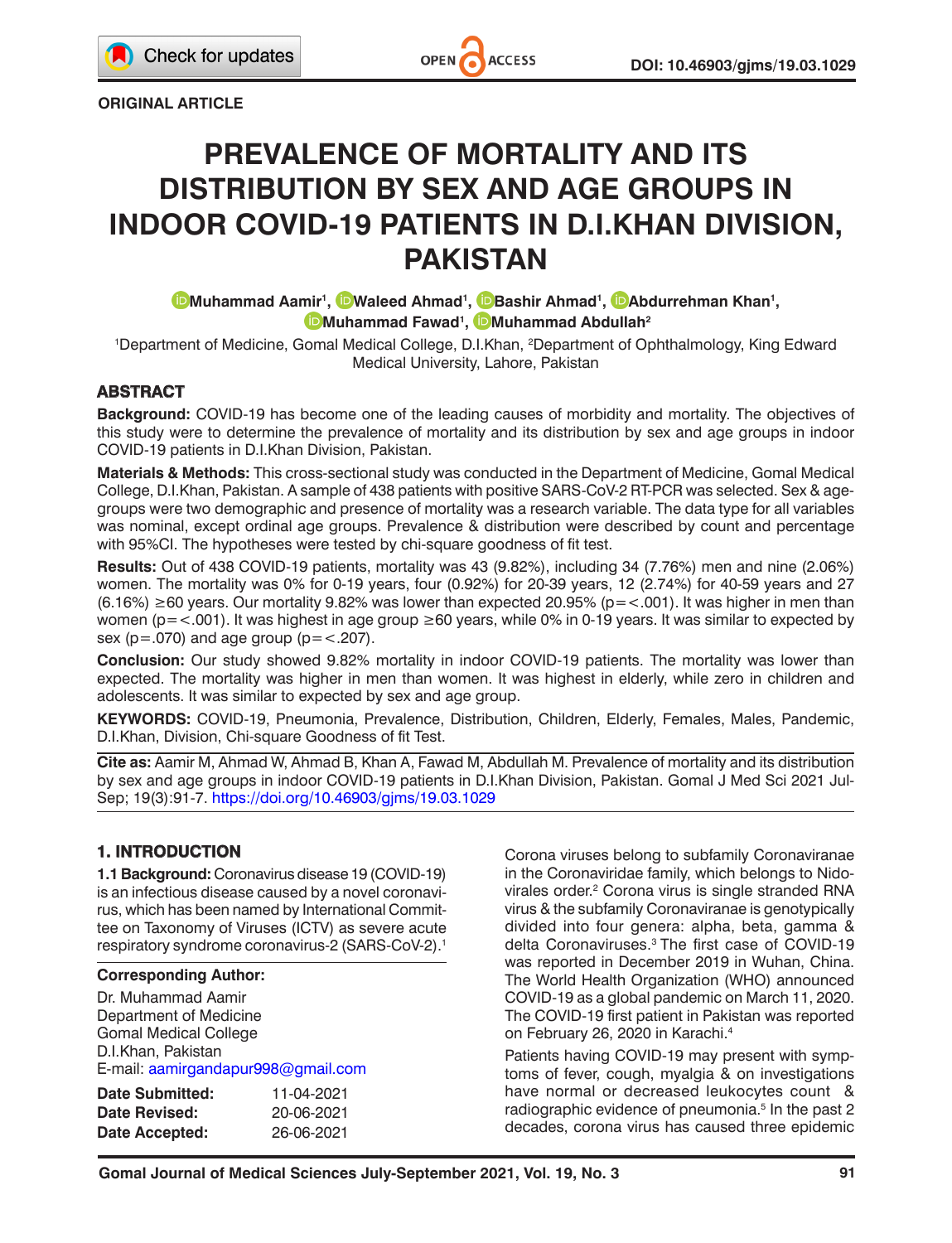outbreaks, namely severe acute respiratory syndrome (SARS), Middle East respiratory syndrome (MERS) & COVID-19.<sup>6</sup> In SARS-CoV-2, the severity of disease ranges from common cold and pneumonia to severe acute respiratory distress syndrome which can lead to death.<sup>7</sup> Recent epidemiological data indicate that there may be a gender predisposition to COVID-19, with men predisposed to being most severely affected, and older men accounting for most deaths.8 Majority of deaths in COVID-19 were due to complications related to sepsis, ARDS & multi organ failure in adults with co-morbidities, whereas children having COVID-19 had better prognosis as compared to adults.<sup>9</sup>

Undurraga, et al.<sup>10</sup> reported 444,921 cases of COVID-19 from Chile, Latin America, from March 3, 2020 to August 31, 2020, studied by Ministry of Health Surveillance EPIVIGILA. Overall mortality was 15,756 (3.54%) (15,756\*100/444,921=3.54). This mortality included 9,035 (2.03%) (9,035\*100/444,921=2.03) men and 6,721 (1.51%) (6,721\*100/444,921=1.51) women. Mortality by various age groups was as following; 33 (0.01%) (33\*100/444,921=0.01) in 0-9 years, 20  $(0.0044\%)$   $(20*100/444.921=0.0044)$  in 10-19 years, 97 (0.02%) (97\*100/444921=0.22) in 20-29 years, 249 (0.06%) (249\*100/444,921=0.06) in 30-39 years, 556 (0.12%) (556\*100/444,921=0.12) in 40-49 years, 1581 (0.36%) (1581\*100/444921=0.36) in 50-59 years, 3205 (0.72%) (3205\*100/444,921=0.72) in 60-69 years, 4395 (0.98%) (4395\*100/444921=0.98) in 70- 79 years and 5620 (1.26%) (5620\*100/444,921=1.26) in ≥80 years age group.

Munayco, et al.<sup>11</sup> reported a study from Peru for the period of March to May 2020, with overall mortality by COVID-19 as 7,660 (5.92%) out of 129,148 suspected COVID-19 patients. Distribution by sex was more for men 5,508 (4.26%) (5508\*100/129148=4.26) than women 2,152 (1.66%) (2152\*100/129148=1.66). The distribution by age groups was 21 (0.02%) (21\*100/129148=0.02) for 0-9 years, 14 (0.01%) (14\*100/129148=0.01) for 10-19 years, 51 (0.04%) (51\*100/129148=0.04) for 20-29 years, 218 (0.17%) (218\*100/129148=0.17) for 30-39 years, 639 (0.49%) (639\*100/129148=0.49) for 40-49 years, 1430 (1.11%) (1430\*100/129148= 1.11) for 50-59 years, 2264 (1.75%) (2264\*100/129148=1.75) for 60-69 years, 1837 (1.42%) (1837\*100/129148=1.42) in 70- 79 years and 1186 (0.92%) (1186\*100/129148=0.92) in ≥80 years age group.

Wu C, et al.<sup>12</sup> from Wuhan, China from December 25, 2019 to February 13, 2020 reported 201 COVID-19 patients. Overall mortality was 44 (21.89%) (44\*100/201=21.89). This mortality included 29 (14.43%) (29\*100/201=14.43) men and 15 (7.46%) (15\*100/210=7.46) women.

Sarfaraz, et al.<sup>13</sup> reported 170 serious indoor COVID-19 positive cases from Karachi, Pakistan from March 19 to June 7, 2020. Overall mortality

was 67 (39.41%) (67\*100/170=39.41). This mortality included 52 (30.59%) (52\*100/3851=30.59) men and 15 (8.82%) (15\*100/175=8.82) women. Age group wise mortality was 24 (14.12%) (24\*100/170=14.12) in ≤60 years and 43 (25.29%) (43\*100/170=25.29) in  $>60$  years.

**1.2 Research Objectives (ROs):** The objectives of this study were;

**RO 1:** To determine the prevalence of mortality of COVID-19 in D.I.Khan Division.

**RO 2-3:** To determine the distribution of COVID-19 mortality by sex & age groups in D.I.Khan Division.

#### **1.3 Research (Null) Hypotheses (RHs)**

H<sub>01</sub>: The observed prevalence of mortality of COVID-19 is similar to its expected prevalence in D.I.Khan Division.

H<sub>no</sub>: The observed distribution of mortality of COVID-19 by sex is similar to its expected distribution in D.I.Khan Division, Pakistan.

H<sub>00</sub>: The observed distribution of mortality of COVID-19 by sex is similar to its expected distribution in D.I.Khan Division.

**1.4 Significance:** Having local data available on prevalence & distribution of mortality in COVID-19 cases in D.I.Khan Division, we can know about the sex & age groups having severe disease and highest mortality. This data can help public health officials to pursue potent actions to decrease mortality, particularly in age groups with highest risk of mortality.

# **2. MATERIALS AND METHODS**

**2.1 Study Design, Setting & Duration:** This cross-sectional study was conducted in the Department of Medicine, Gomal Medical College, D.I.Khan, Pakistan from March 14, 2020 to April 6, 2021. The data was collected from IPMS system of COVID-19 ICU, HDU & Isolation Unit of MMM Teaching Hospital, D.I.Khan. Approval for the project was granted by the Institutional Ethical Committee.

**2.2 Population & Sampling:** As per 2017 census, the population of D.I.Khan Division was 2,803,147. For 2020, it was assumed to be 3 million; our population at risk. Using Raosoft online sample size calculator,14 sample size was calculated to be 438, with 95%CL, 0.932% margin of error, assumed prevalence of COVID-19 as 1% and population size of 3 million. The technique was consecutive. All the indoor (ICU, HDU & Isolation Unit) COVID-19 patients were eligible for inclusion in the study. A total of 2,825 suspected COVID-19 patients were admitted in ICU, HDU and Isolation Unit for the period of the study; out of which 438 cases were confirmed by SARS-CoV-2 RT-PCR.

**2.3 Conduct of Procedure:** The first step was sample collection which was conducted by nasopharyngeal swab. The swab was put in a vial containing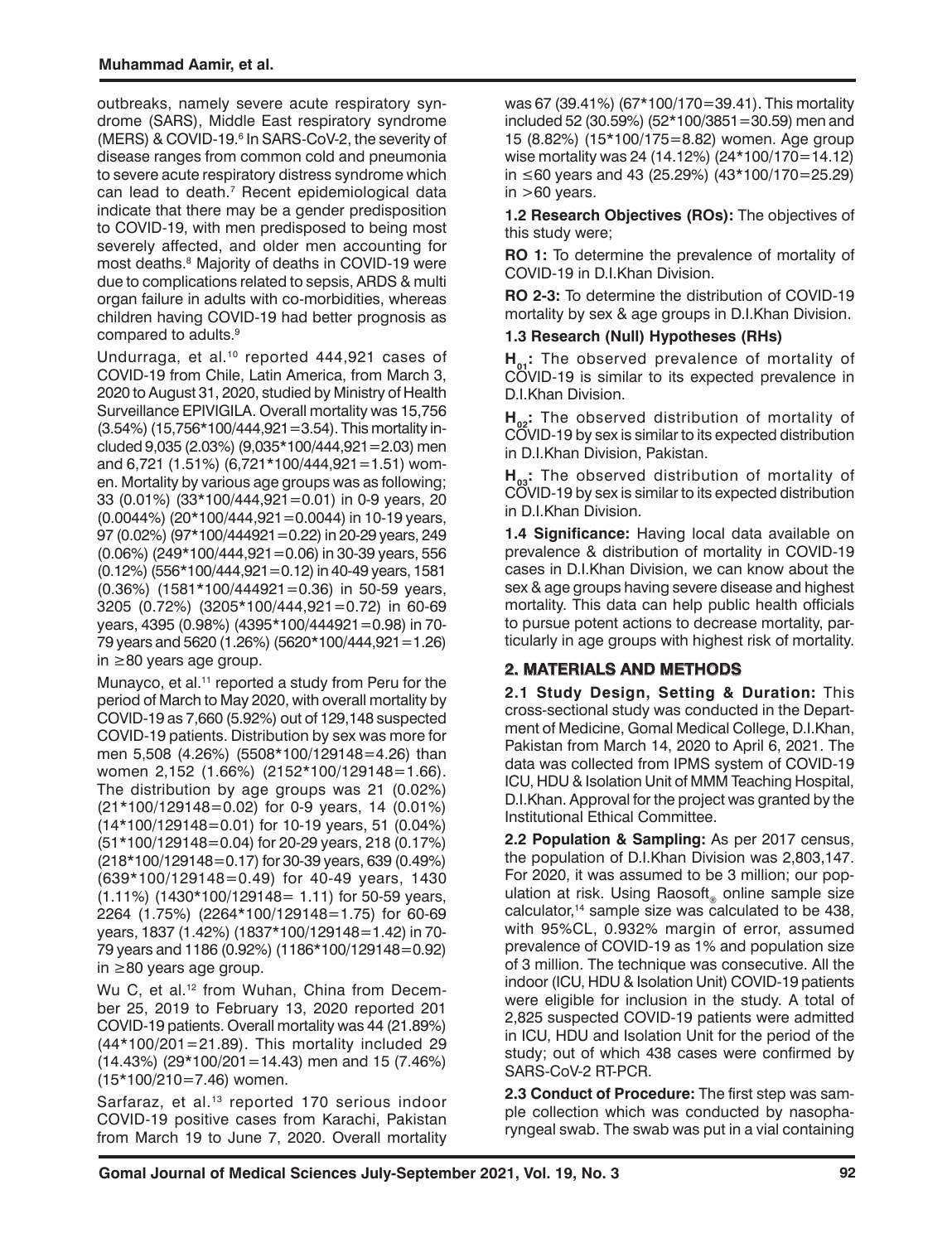buffer solution which preserves the virus till the time the sample is processed. The second step was RNA extraction process, which converts RNA to DNA using Mag-Bind RNA Extraction Kit (Maccura & Big Fish companies). The third step was Master Mix process conducted in OOVSIGN machine. The final step is Amplification by PCR machine (Singuway Company) with SARS-CoV-2 specific primers. The presence of viral RNA indicates active SARS-CoV-2 infection. All these patients were investigated and managed as per standard clinical protocols.

**2.4: Data Collection Plan:** Sex (men/ women) & age-groups (0-19 years i.e. children & adolescents, 20-39 years i.e. early adult hood, 40-59 years i.e. late adult hood and ≥60 years i.e. elderly) were our two demographic variables and the presence of mortality was our single research variable. The data type for all these variables was nominal except age groups which was ordinal. A structured Performa was used as data collection tool to collect primary data from patients. Secondary data was collected through literature research.

#### **2.5 Data Analysis Plan**

**2.5.1 Descriptive Statistics and Estimation of Parameters:** All three variables being categorical were described by count & percentage. The estimated population parameters were given as confidence interval (CI) for proportion at 95% confidence level

using Wilson score interval for binominal distribution. This calculation was done by using Statistics Kingdom calculator.15

**2.5.2 Hypotheses Testing:** Three hypotheses were substantiated by chi-square goodness of fit test, 16,17 using online statistical calculators; Statulator<sup>18</sup> for  $H_{01}$  &  $H_{02}$  and Statistics Kingdom Calculator<sup>15</sup> for  $H_{03}$ . Observed & expected counts, chi-square values are given with significance (p-value).

## **3. RESULTS**

**3.1.1 Prevalence of mortality:** The overall mortality was 9.82% (95%CL 07.37-12.96) i.e. 43 among 438 COVID-19 patients. (Table 3.1.1)

**3.1.2: Distribution of mortality by sex & age groups:** Prevalence of mortality was higher in men 7.76% (95%CL 5.60-10.65) than women 2.06% (95%CL 1.08-3.85). It was highest in age group  $\geq 60$ years 6.16% (95%CL 4.27-8.82), followed by 40-59 years 2.74% (95%CL 1.57-4.72). (Table 3.1.2)

#### **3.2 Hypotheses Testing**

**3.2.1 Observed vs. expected prevalence of**  mortality (H<sub>01</sub>): Chi-square goodness-of-fit test verifies the difference between the observed counts from our sample  $(n=438)$  in column 2 (C2) against expected counts (C3) from a study by Wu C, et al.<sup>12</sup> from Wuhan, China (n=210). With difference in sample sizes, the expected counts are adjusted to

| Table 3.1.1: Prevalence of mortality in indoor COVID-19 patients in D.I.Khan Division |  |
|---------------------------------------------------------------------------------------|--|
|---------------------------------------------------------------------------------------|--|

| Variable              | Attributes |       | <b>Sample Statistics</b> | 95%Cl for proportion         |       |  |
|-----------------------|------------|-------|--------------------------|------------------------------|-------|--|
|                       |            | Count | Percentage               | Lower                        | Upper |  |
| Presence of mortality | Yes        | 43    | 09.82                    | 07.37                        | 12.96 |  |
|                       | No         | 395   | 90.18                    | 87.03                        | 92.62 |  |
| Total                 |            | 438   | 100%                     | <b>Population Parameters</b> |       |  |

#### **Table 3.1.2: Distribution of mortality by sex & age groups in indoor COVID-19 patients in D.I.Khan Division, Pakistan (n=438)**

| Variables  | Attributes |             |       | <b>Sample Statistics</b> | 95%Cl for proportion  |       |  |
|------------|------------|-------------|-------|--------------------------|-----------------------|-------|--|
|            |            | Sample Size | Count | Percentage               | Lower                 | Upper |  |
| Sex        | Men        | 318         | 34    | $34*100/438=7.76$        | 05.60                 | 10.65 |  |
|            | Women      | 120         | 09    | $09*100/438 = 2.06$      | 01.08                 | 03.85 |  |
|            | $0 - 19$   | 27          | 0     | 0                        | $\mathbf 0$           | 0     |  |
| Age Groups | 20-39      | 162         | 04    | $4*100/438=0.92$         | 00.35                 | 02.32 |  |
| (Years)    | 40-59      | 157         | 12    | 12*100/438=2.74          | 01.57                 | 04.72 |  |
|            | $\geq 60$  | 92          | 27    | $27*100/438=6.16$        | 04.27                 | 08.82 |  |
|            | <b>Yes</b> | 438         | 43    | 43*100/438=9.82          | 07.37                 | 12.96 |  |
| Mortality  | No.        |             | 395   | 395*100/438=90.18        | 87.03                 | 92.62 |  |
| Total      |            | 438         | 100%  |                          | Population parameters |       |  |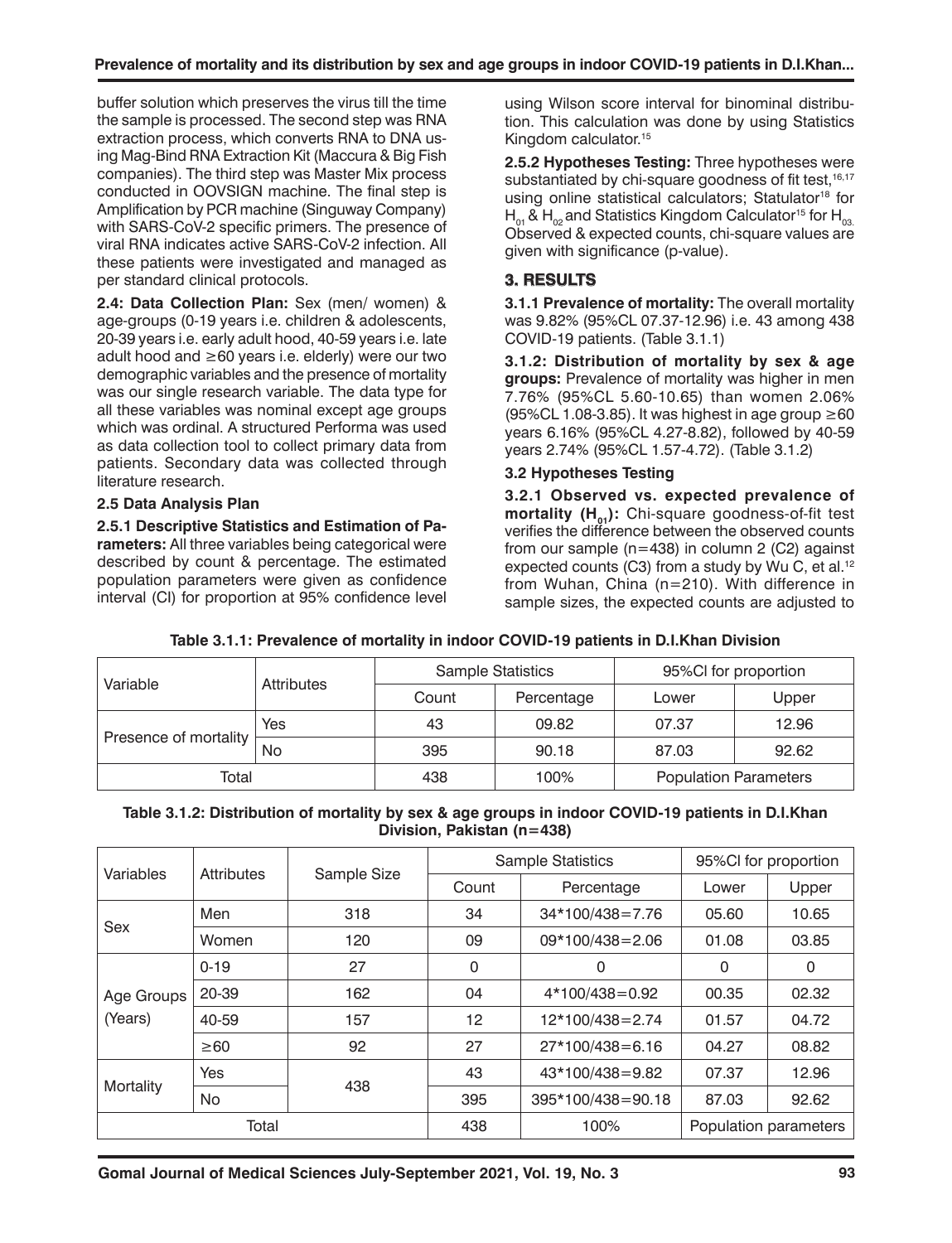our sample size (C4). C5, C6 & C7 shows relevant percentages. (Table 3.2.1.1)

With p-value  $< .001$ , H<sub>01</sub> is rejected, confirming that the observed counts are different from the expected counts. Simply, our observed prevalence 9.82% is lower than expected prevalence 20.95% from a study by Wu C, et al.12 (Table 3.2.1.2)

**3.2.2 Observed vs. expected distribution of COVID-19 mortality by sex (H<sub>02</sub>): Chi-square** goodness-of-fit test testifies the difference between the observed counts from our sample  $(n=43)$  in column 2 (C2) against expected counts (C3) from a

study by Wu C, et al.<sup>12</sup> from Wuhan, China ( $n=210$ ). With difference in sample sizes/ denominators, the expected counts are adjusted to our sample size (C4). C5, C6 & C7 shows relevant percentages. (Table 3.2.2.1)

With p-value .070,  $H_{02}$  is accepted, confirming that the observed counts are statistically similar to the expected counts. Simply, our observed prevalence 7.76% for men is similar to what was expected 6.47% for men and our observed prevalence 2.06% for women is similar to what was expected 3.35% for women from a study by Wu C, et al.<sup>12</sup> (Table 3.2.2.2)

**Table 3.2.1.1: Observed, expected & adjusted expected counts and %ages for prevalence of mortality in indoor COVID-19 patients in D.I.Khan Division, Pakistan (n=438)**

| Column 1-<br>Mortality | C2-Observed<br>counts | C3-Expected<br>counts | C4-Adjusted ex-<br>pected counts | C5-Observed<br>%ages | C6-Expected<br>%ages | C7-Adjusted ex-<br>pected % |
|------------------------|-----------------------|-----------------------|----------------------------------|----------------------|----------------------|-----------------------------|
| Yes                    | 43                    | 44                    | 44*438/210                       | 9.82%                | 20.95%               | 91.77*100/438               |
|                        |                       |                       | $= 91.77$                        |                      |                      | $= 20.95%$                  |
| No                     |                       |                       | 166*438/210                      | 90.18%               | 79.05%               | 346.23*100/438              |
| 395                    |                       | 166                   | $= 346.23$                       |                      |                      | $=79.05%$                   |
| Total                  | 438                   | 210                   | 438                              | 100%                 | 100%                 | 100%                        |

#### **Table 3.2.1.2: Observed vs. expected prevalence of mortality in indoor COVID-19 patients in population of D.I.Khan Division, Pakistan (n=438)**

| Observed count<br>Presence of I |              | 95%Cl for proportion |       | Expected count |                                      | Chi-square test | Z test  |            |
|---------------------------------|--------------|----------------------|-------|----------------|--------------------------------------|-----------------|---------|------------|
| Mortality                       | (proportion) | Lower                | Upper | (proportion)   | $\nabla v^2$                         | p-value         | Z-value | p-value    |
| Yes                             | 43 (0.10)    | 0.07                 | 0.13  | 91.77 (0.21)   |                                      |                 | $-5.73$ | < 0.001    |
| No                              | 395 (0.90)   | 0.87                 | 0.93  | 346.23 (0.79)  | 32.78<br>< .001                      |                 | 5.73    | < .001     |
| Total                           | 438 (1.00)   |                      |       | 438 (1.00)     | $H_{\alpha}$ , rejected at alpha .05 |                 |         | $d.f. = 1$ |

#### **Table 3.2.2.1: Observed, expected & adjusted expected counts and %ages for distribution of mortality by sex in indoor COVID-19 patients in D.I.Khan Division, Pakistan (n=438)**

| Column1-Sex | C <sub>2</sub> -Observed<br>counts | C3-Expect-<br>ed counts | C4-Adjusted ex-<br>pected counts | C5-Observed<br>%ages    | C6-Expected<br>%ages     | C7-Adjusted<br>expected %   |
|-------------|------------------------------------|-------------------------|----------------------------------|-------------------------|--------------------------|-----------------------------|
| Men         | 34                                 | 29                      | 29*43/44<br>$= 28.34$            | 34*100/438<br>$=7.76%$  | 29*100/210<br>$=13.81%$  | 28.34*100/438<br>$= 6.47\%$ |
| Women       | 09                                 | 15                      | 15*43/44<br>$= 14.66$            | 9*100/438<br>$= 2.06\%$ | 15*100/210<br>$= 7.14%$  | 14.66*100/438<br>$= 3.35\%$ |
| Total       | 43                                 | 44                      | 43                               | 43*100/438<br>$= 9.82%$ | 44*100/210<br>$= 20.95%$ | 43*100/438<br>$= 9.82\%$    |

#### **Table 3.2.2.2: Observed vs. expected distribution of mortality by sex in indoor COVID-19 patients in D.I.Khan Division, Pakistan (n=438)**

| Mortality by | Observed count | 95%Cl for proportion |       | Expected count | Chi-square test                |      |         |
|--------------|----------------|----------------------|-------|----------------|--------------------------------|------|---------|
| sex          | (proportion)   | Lower                | Upper | (proportion)   | $\Sigma x^2$                   | d.f. | p-value |
| Men          | 34 (0.79)      | 0.67                 | 0.91  | 28.34 (0.66)   | 3.27                           |      | .070    |
| Women        | 09(0.21)       | 0.09                 | 0.33  | 14.66 (0.34)   |                                |      |         |
| Total        | 43 (1.00)      |                      |       | 43 (1.00)      | $H_{01}$ accepted at alpha .05 |      |         |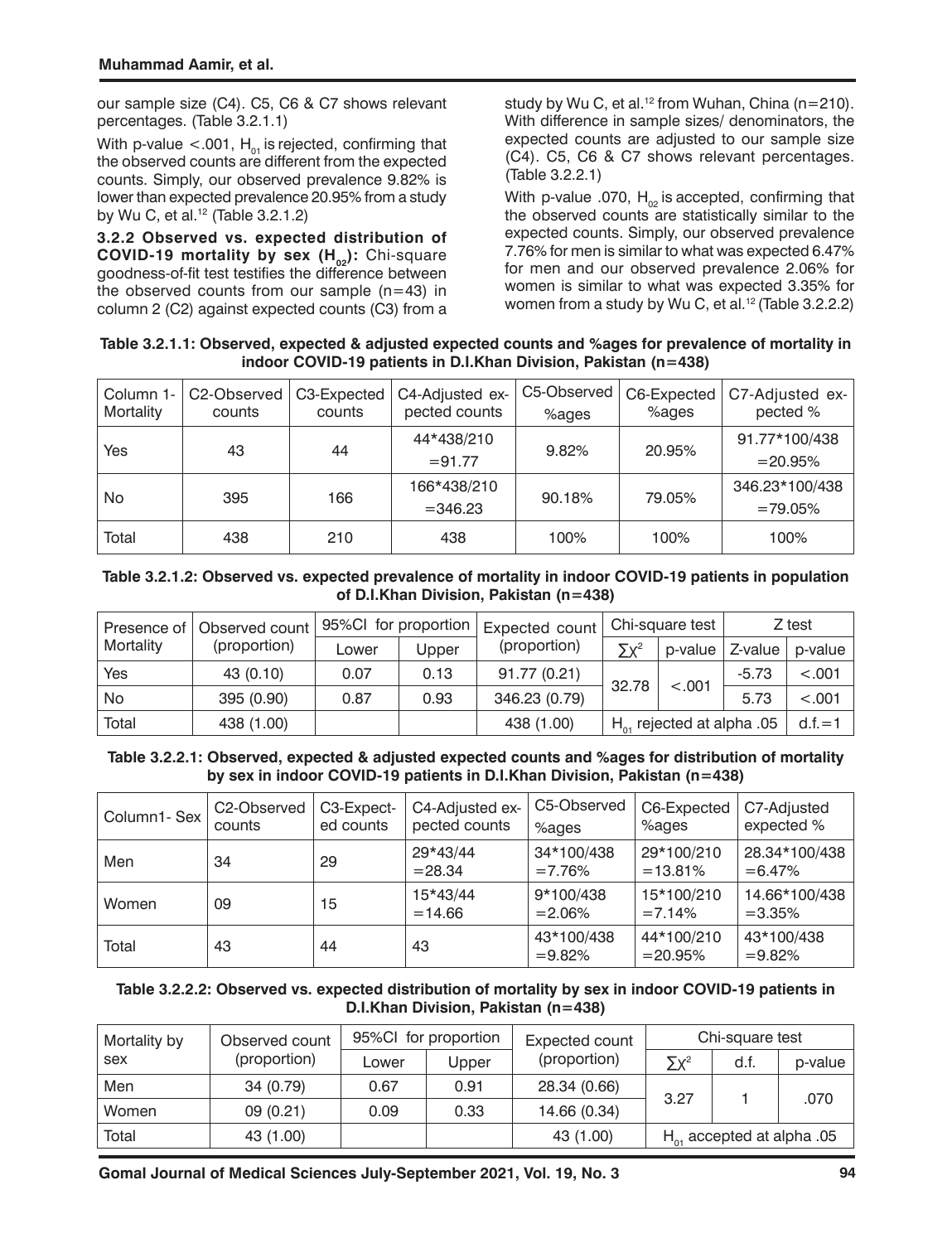| Table 3.2.3.1: Observed, expected & adjusted expected counts and %ages for distribution of mortality |  |
|------------------------------------------------------------------------------------------------------|--|
| by age groups in indoor COVID-19 patients in D.I.Khan Division (n=438)                               |  |

| Column 1-Age<br>groups | C <sub>2</sub> -Observed<br>counts | C3-Expect-<br>ed counts | C4-Adjusted ex-<br>pected counts | C5-Observed<br>%ages     | C6-Expected<br>%ages         | C7-Adjusted ex-<br>pected %ages |
|------------------------|------------------------------------|-------------------------|----------------------------------|--------------------------|------------------------------|---------------------------------|
| 0-19 years             | $\Omega$                           | 35                      | 35*43/7660<br>$= 0.196$          | 0*100/438<br>$=0\%$      | 35*100/129148<br>$= 0.03\%$  | 0.196*100/438<br>$= 0.05%$      |
| 20-39 years            | 04                                 | 269                     | 269*43/7660<br>$=1.510$          | 4*100/438<br>$= 0.92\%$  | 269*100/129148<br>$= 0.21%$  | 1.510*100/438<br>$= 0.34\%$     |
| 40-59 years            | 12                                 | 2069                    | 2069*43/7660<br>$= 11.615$       | 12*100/438<br>$= 2.74\%$ | 2069*100/129148<br>$=1.60%$  | 11.615*100/438<br>$= 2.65%$     |
| $\geq$ 60 years        | 27                                 | 5287                    | 5287*43/7660<br>$= 29.679$       | 27*100/438<br>$= 6.16%$  | 5287*100/129148<br>$=4.09%$  | 29.679*100/438<br>$= 6.78%$     |
| Total                  | 43                                 | 7660                    | 43                               | 9.82%                    | 7660*100/129148<br>$= 5.93%$ | 43*100/438<br>$= 9.82%$         |

| Table 3.2.3.2: Observed vs. expected distribution of mortality by age groups in indoor COVID-19 pa- |  |
|-----------------------------------------------------------------------------------------------------|--|
| tients in D.I.Khan Division, Pakistan $(n=438)$                                                     |  |

| Age Groups      | Observed Counts (O) | Expected Counts(E) | $O-E$   | $(O-E)^2$                          | $X^2$ | $\Sigma x^2$ | p-value  |
|-----------------|---------------------|--------------------|---------|------------------------------------|-------|--------------|----------|
| $00-19$ years   | 00                  | 00.20              | $-0.20$ | 0.04                               | 0.20  |              |          |
| 20-39 years     | 04                  | 01.51              | 2.49    | 6.20                               | 4.11  | 4.56         |          |
| 40-59 years     | 12                  | 11.61              | 0.39    | 0.15                               | 0.01  |              | .207     |
| $\geq 60$ years | 27                  | 29.68              | $-2.68$ | 7.18                               | 0.24  |              |          |
| Total           | 43                  | 43                 | 00      | $H_{\infty}$ accepted at alpha .05 |       |              | $d.f.=3$ |

**3.2.3 Observed vs. expected distribution of COVID-19 mortality by age groups (H<sub>02</sub>): Chi**square goodness-of-fit test testifies the difference between the observed counts from our sample (n=438) in column 2 (C2) against expected counts (C3) from a study by Munayco, et al.<sup>11</sup> from Peru (n=129,148). With difference in sample sizes/ denominators, the expected counts are adjusted to our sample size (C4). C5, C6 & C7 shows relevant percentages. (Table 3.2.3.1)

With p-value 0.207,  $H_{02}$  was accepted, confirming that the observed counts are statistically similar to the expected counts. Simply, our observed prevalence in each of our four age groups is similar to what was expected for these four age groups from a study by Munayco, et al.<sup>11</sup> from Peru ( $n=129,148$ ). (Table 3.2.3.2)

# **4. DISCUSSION**

**4.1 Prevalence of mortality in indoor COVID-19 patients (H<sub>01</sub>):** The prevalence of mortality in COVID-19 in our study was 9.82% (95% Cl 7.37%-12.96%). Higher mortality to our study was reported by Sarfaraz, et al.13 from Karachi, Pakistan from March 19 to June 7, 2020 as 39.411764% and by Wu C, et al.<sup>12</sup> from Wuhan, China for the period from December 25, 2019 to February 13, 2020 as 21.89%.

Lower prevalence was reported by Undurraga, et al.<sup>10</sup> from Chile, Latin America from March 3 to August 31, 2020 as 3.5413% and Munayco, et al.<sup>11</sup> from Peru for the period of March to May, 2020 as 5.92%. No Study could be retrieved from the literature which showed similar prevalence of COVID-19 mortality to our study.

**4.2 Distribution of mortality in indoor COVID-19 patients by sex (H<sub>02</sub>):** The prevalence of COVID-19 mortality in our study was more in men 7.76% (95% CI 5.60-10.65) than women 2.06% (95% CI 1.08-3.85). Similar to our study was reported by Undurraga, et al.<sup>10</sup> from Chile, Latin America with higher mortality 2.0306% in men than 1.5106% women and by Munayco, et al.<sup>11</sup> from Peru, North America having higher mortality 4.26% in men than 1.66% women. Similarly Wu C, et al.<sup>12</sup> from Wuhan, China reported higher mortality 14.43% in men than 7.46% women and Sarfaraz, et al.<sup>13</sup> from Karachi, Pakistan reported higher mortality 30.59% in men than 8.82% women.

No study could be retrieved from literature which showed similar or higher mortality in women than men.

**4.3 Distribution of COVID-19 mortality in indoor patients by age groups (H<sub>03</sub>):** The prevalence of COVID-19 mortality in our study was highest 6.1644% (4.27-8.82) in age group ≥60 years & lowest 0% in 0-19 years age group. Similar to our study was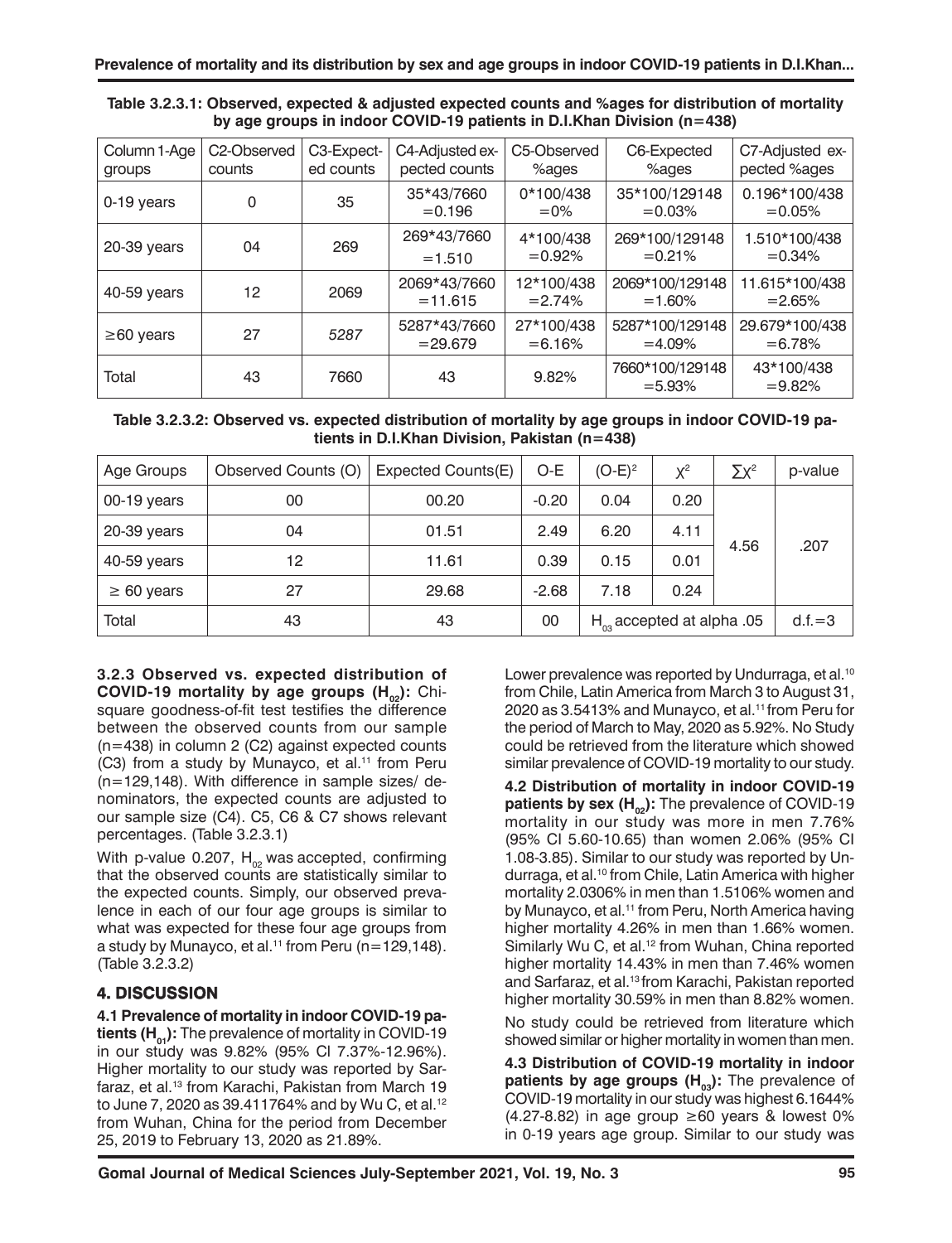reported from Peru by Munayco, et al.<sup>11</sup> from March to May 2020 having highest 4.0937% mortality in ≥60 years age group and lowest 0.0271% in 0-19 years. Matching to our study was also reported from Chile, North America by Undurraga, et al.<sup>10</sup> having highest mortality 0.01191% in ≥60 years age group & lowest 2.2509% in 0-19 years. None of the study from literature was having mortality higher in reciprocal order.

This study has few limitations. Firstly, some of the patients could not be followed up to their final outcome, since some patients were discharged once their symptoms were improved. Secondly few patients were also referred on their own request to higher centers for the management.

This study provides an important data on COVID-19 mortality distribution on basis of sex & various age groups. So, timely identification of COVID-19 patients at high risk of mortality can significantly improve proper management and resource allocation within hospitals. This study helps in providing data-driven approach to the understanding of male-female mortality risk and age related mortality risk. Without these data, the public are unaware about their disease risk and public policy responses cannot be specifically targeted.

**4.4 Marwat Logical Trajectory of Research Process:** We have adapted this logical and chronological trajectory in this study as devised by Dr. Muhammad Marwat.<sup>19-22</sup>

#### **5. CONCLUSIONS & RECOMMENDATIONS**

Our study showed 9.82% mortality in indoor COVID-19 patients. The mortality was lower than expected. The mortality was higher in men than women. It was highest in elderly, while zero in children and adolescents. It was similar to expected by sex and age group.

#### **REFERENCES**

- 1. World Health Organization. Coronavirus Disease 2019 (COVID-19) Situation Report- 65. Geneva: World Health Organization; 2020.
- 2. Mohamadian M, Chiti H, Shoghli A, Biglari S, Parsamanesh N, Esmaeilzadeh A. COVID-19: Virology, biology and novel laboratory diagnosis. The J Gene Med 2021 Feb;23(2):e3303. [https://](https://doi.org/10.1002/jgm.3303) [doi.org/10.1002/jgm.3303](https://doi.org/10.1002/jgm.3303)
- 3. Hosseini ES, Kashani NR, Nikzad H, Azadbakht J, Bafrani HH, Kashani HH. The novel coronavirus Disease-2019 (COVID-19): Mechanism of action, detection and recent therapeutic strategies. Virology 2020 Dec 1;551:1-9. [https://doi.org/10.1016/j.](https://doi.org/10.1016/j.virol.2020.08.011) [virol.2020.08.011](https://doi.org/10.1016/j.virol.2020.08.011)
- 4. Abid K, Bari YA, Younas M, Tahir Javaid S, Imran A. Progress of COVID-19 epidemic in Pakistan. Asia Pac J Public Health 2020 May;32(4):154-6. [https://](https://doi.org/10.1177/1010539520927259) [doi.org/10.1177/1010539520927259](https://doi.org/10.1177/1010539520927259)
- 5. Wit E de, Doremalen NV, Falzarano D, Munster VJ. SARS and MERS: recent insights into emerging corona virus. Nat Rev Microbiol 2016;14: 523-534. <https://doi.org/10.1038/nrmicro.2016.81>
- 6. Zhou P, Yang XL, Wang XG, Hu B, Zhang L, Zhang W, et al. A pneumonia outbreak associated with a new corona virus of probable bat origin. Nature 2020;579(7798):270-3. [https://doi.org/10.1038/](https://doi.org/10.1038/s41586-020-2012-7) [s41586-020-2012-7](https://doi.org/10.1038/s41586-020-2012-7)
- 7. Cameron MJ, Ran L, Xu L, Danesh A, Bermejo-Martin JF, Cameron CM. Interferon-mediated immunopathological events are associated with atypical innate and adaptive immune responses in patients with severe acute respiratory syndrome. J Virol 2007;81(16):8692-706. [https://doi.](https://doi.org/10.1128/JVI.00527-07) [org/10.1128/JVI.00527-07](https://doi.org/10.1128/JVI.00527-07)
- 8. Papadopoulos V, Li L, Samplaski M. Why does COVID-19 kill more elderly men than women? Is there a role for testosterone? Andrology 2021 Jan;9(1):65-72.<https://doi.org/10.1111/andr.12868>
- 9. Chan KS, Zheng JP, Mok YW, Li YM. SARS: prognosis, outcome and sequel. Respirology 2003;8 Suppl:S36-40. [https://doi.org/10.1046/j.1440-](https://doi.org/10.1046/j.1440-1843.2003.00522.x) [1843.2003.00522.x](https://doi.org/10.1046/j.1440-1843.2003.00522.x)
- 10. Undurraga EA, Chowell G, Mizumoto K. COVID-19 case fatality risk by age and gender in a high testing setting in Latin America: Chile, March-August 2020. Infect Dis Poverty 2021 Dec;10(1):1-1. <https://doi.org/10.1186/s40249-020-00785-1>
- 11. Munayco C, Chowell G, Tariq A, Undurraga EA, Mizumoto K. Risk of death by age and gender from COVID-19 in Peru, March-May, 2020. Aging 2020 Jul 31;12(14):13869-81. [https://doi.org/10.18632/](https://doi.org/10.18632/aging.103687) [aging.103687](https://doi.org/10.18632/aging.103687)
- 12. Wu C, Chen X, Cai Y, Zhou X, Xu S, Huang H, et al. Risk factors associated with acute respiratory distress syndrome and death in patients with coronavirus disease 2019 pneumonia in Wuhan, China. JAMA Int Med 2020 Jul 1;180(7):934-43. <https://doi.org/10.1001/jamainternmed.2020.0994>
- 13. Sarfaraz S, Shaikh Q, Saleem SG, Rahim A, Herekar FF, Junejo S, et al. Determinants of in-hospital mortality in COVID-19: a prospective cohort study from Pakistan. PLoS One 2021 May27;16(5):e0251754. [https://doi.org/10.1371/](https://doi.org/10.1371/journal.pone.0251754) [journal.pone.0251754](https://doi.org/10.1371/journal.pone.0251754)
- 14. Raosoft® sample size calculator [internet]. Seattle, WA, USA: Raosoft Inc.; 2004. [accessed 2021 April 10]. Available at: [http://www.raosoft.com/](http://www.raosoft.com/samplesize.html) [samplesize.html](http://www.raosoft.com/samplesize.html)
- 15. Statistics Kingdom. Proportion confidence interval calculator [internet]. Statistics Kingdom; Melbourne, Australia 2007 [accessed 2021 Apr 10]. Available at: [https://www.statskingdom.com/](https://www.statskingdom.com/proportion-confidence-interval-calculator.html) [proportion-confidence-interval-calculator.html](https://www.statskingdom.com/proportion-confidence-interval-calculator.html)
- 16. Zar JH. Biostatistical Analysis. 5th ed. New York: Prentice-Hall, Inc.
- 17. Daniel WW. Biostatistics: A Foundation for Analysis in the Health Sciences. 7th ed. Singapore: John Wily; 2005.